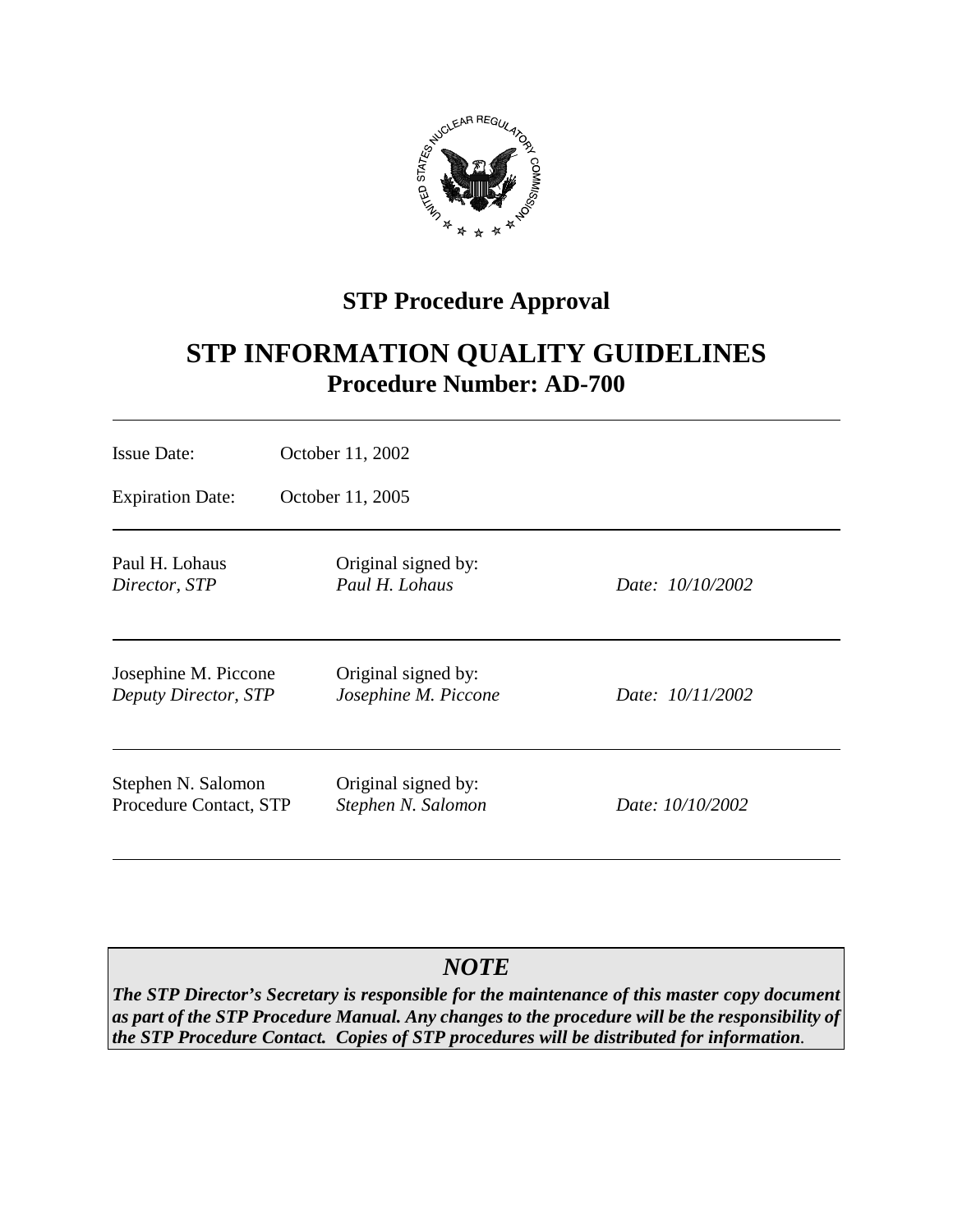

**Procedure Title**: *STP INFORMATION QUALITY GUIDELINES* **Procedure Number: AD-700**

**Page: 1 of 2** 

**Issue Date: 10/11/2002**

#### **I. INTRODUCTION**

This procedure ensures that the Office of State and Tribal Programs (STP) adheres to the NRC conformance to the NRC Information Quality Guidelines and those of the Office of Management and Budget (OMB) as described in the Information Quality Draft Instruction effective and published October 1, 2002. (A Management Directive will be forthcoming and based on how well the NRC offices adhere to the Draft.)

#### **II. OBJECTIVES**

To provide guidance to STP staff regarding the dissemination of information that meets the information quality criteria for utility, integrity, and objectivity as described in the information quality standards found in the Instruction Quality Handbook. STP will evaluate requests that it receives from the public to correct information that does not meet NRC standards and/or OMB guidelines based on significance and impact of the correction.

#### **III. BACKGROUND**

There is a tradition of maintenance of information utility, integrity, and objectivity through the two program areas served by STP, the Agreement State Program and Federal, State and Tribal Liaison Program. In addition, through this procedure, a process is outlined by which STP will help ensure that NRC will correct information that does not meet the quality standards and for processing information correction requests and appeals as described in the Draft Information Quality Guidelines.

#### **IV. ROLES AND RESPONSIBILITIES**

- **A.** The Director and Deputy Director, STP, ensure that the STP staff is knowledgeable of the policies and NRC Information Quality Guidelines, set standards for work products; and develop work products to the appropriate level of quality.
- **B.** The Director, STP, appoints an Information Office Coordinator (IOC) to facilitate the review of requests for correction and be responsible for the management of the information within STP.
- **C**. The Deputy Director is responsible for implementation of the Information Correction Request Process in the Information Quality Handbook.